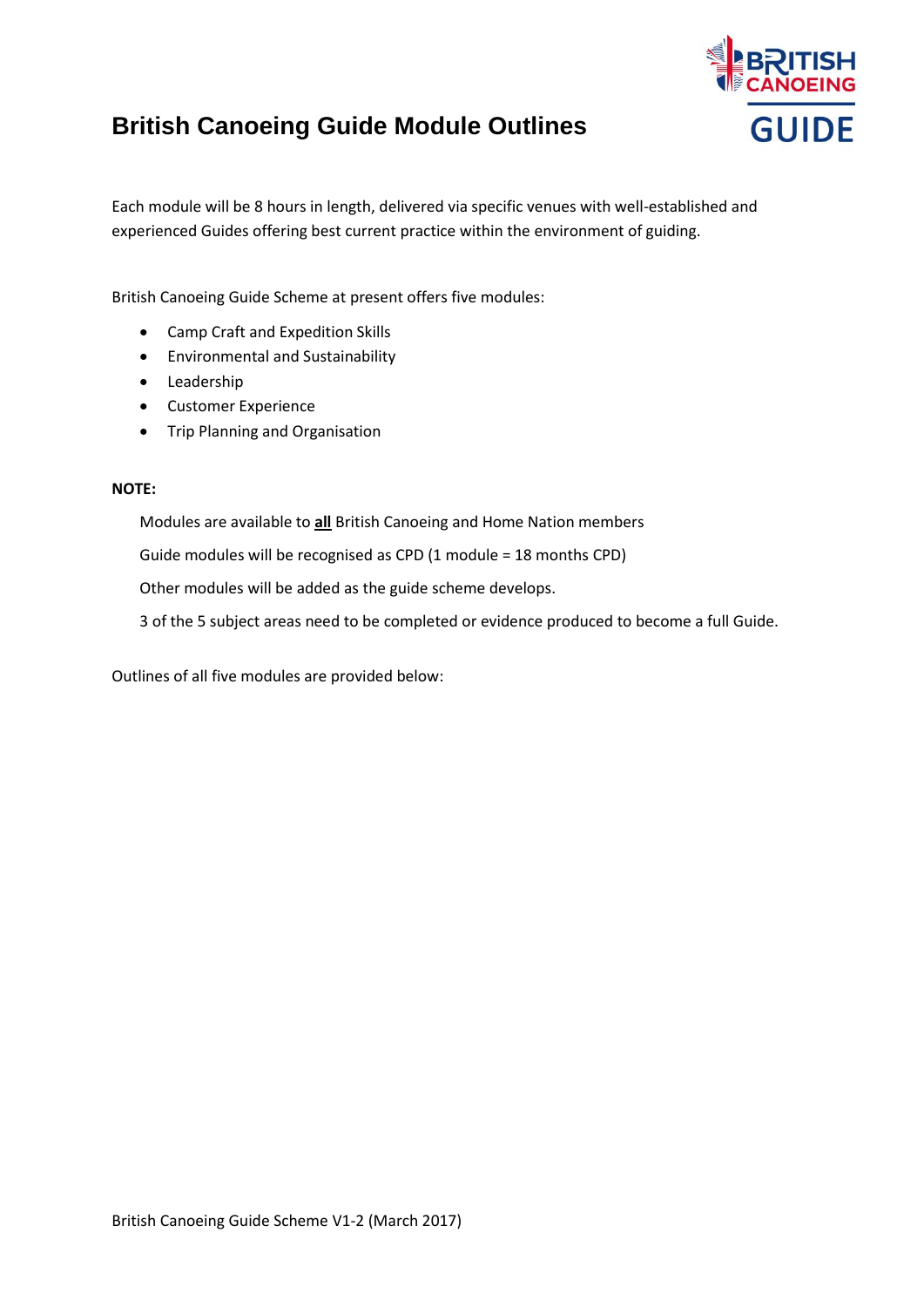

**Module title:** Camp Craft and Expedition Skills

Time: 8 hours

#### Background

This module is aimed at British Canoeing Leaders wanting to expand their knowledge and experience in guiding in their chosen environment.

#### **Course content:**

Leave no trace philosophy Single day trips and multi day expeditions Understanding the expedition's environment Expedition nutrition and hydration Packing, loading and paddling a loaded craft Essential camp craft including: Equipment choice, stoves and fuel Camp safety Sanitation Wildlife considerations – bears, bugs and beasts Tents and tarps Outdoor food hygiene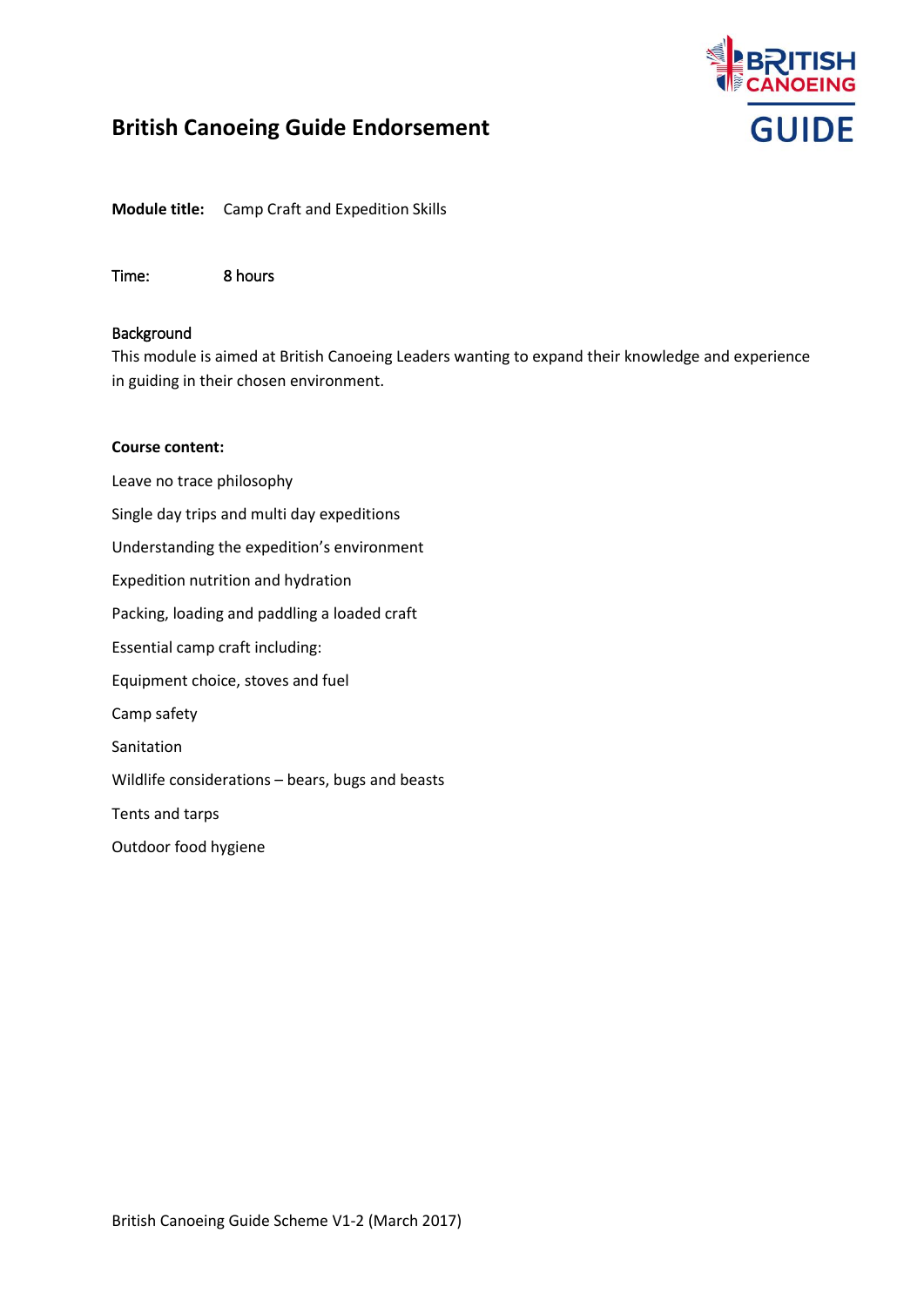# **GUIDE**

## **British Canoeing Guide Endorsement**

**Module title:** Environment and Sustainability

Time: 8 hours

#### Background

Much of the enjoyment we derive from paddling is created by a thriving natural environment which we as guides have a responsibility to protect. As Guides we are ambassadors for the environment, ensuring our activities have minimal impact.

#### **Course content:**

Potential threats and impacts of the paddler to an inland and coastal environment

Minimising threats and impacts

Protection of species and sites as well as associated laws, designations and codes of conduct

'Top 5 facts' about species/habitats

How to incorporate environmental content into trips and journeys

Understanding the needs of other users

Bank stability and water quality

Riverbank erosion and disturbance of wildlife and habitats

Spread of non-native species

Practical measures for guides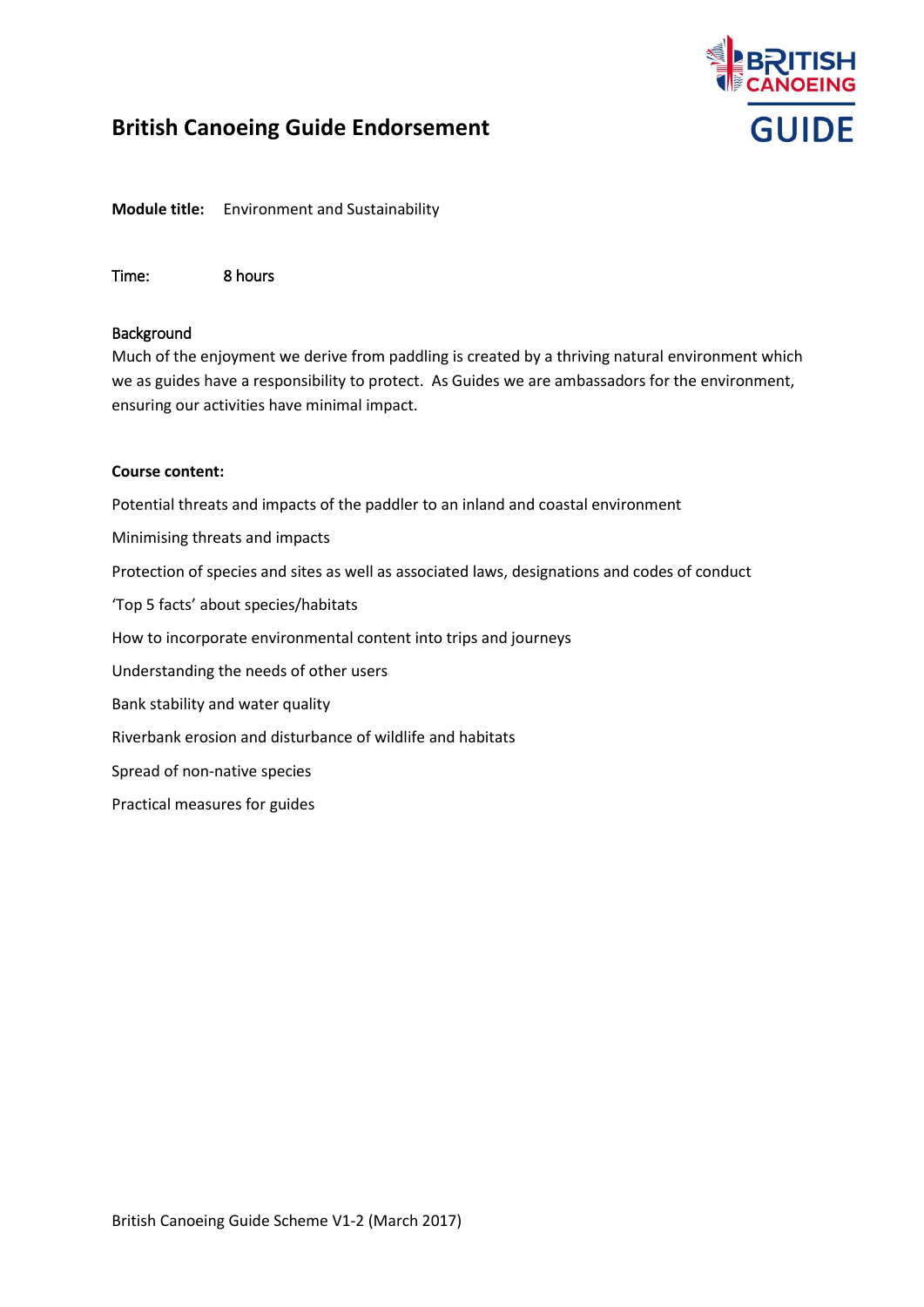

**Module title:** Leadership

Time: 8 hours

#### Background

This module is designed to follow on from the leadership principles explored within the British Canoeing Leadership Awards broadening the attendee's knowledge of leadership and to get them to consider their style, how it may impact on their groups and whether it is always the best strategy.

#### **Course content:**

Influences on leadership behaviors

Your leadership behavior

Leadership style

Challenge v control

Leader – decision making

#### The Effect

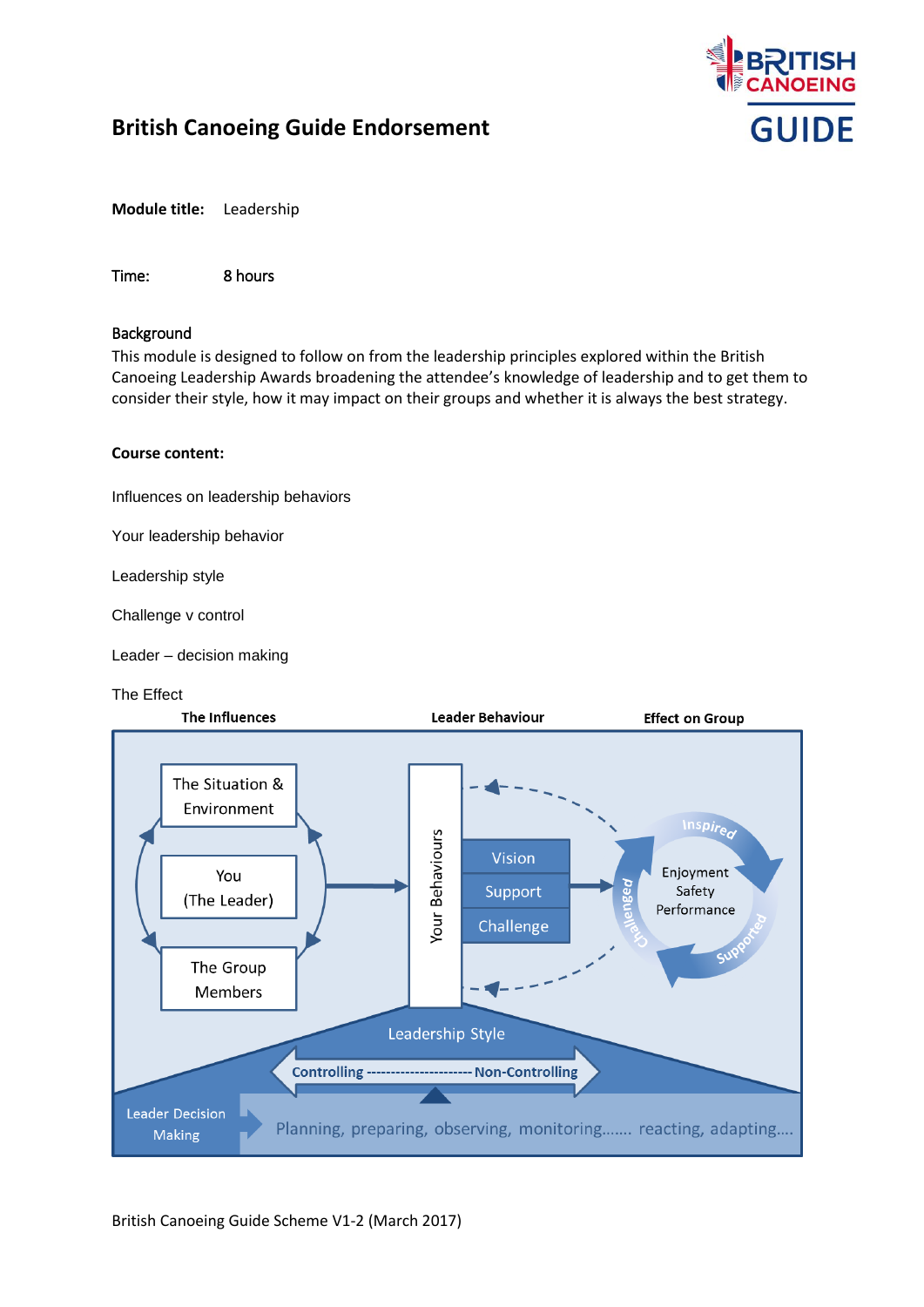

**Module title:** Customer Experience

Time: 8 hours

#### Background

This module is aimed at British Canoeing Leaders wanting to expand their knowledge and experience in customer experience and putting them at the forefront of trips and journeys.

#### **Course content:**

Client information required prior to trip/session

Tools for paddler profiling, medical forms and questionnaires

Assumed responsibilities and liabilities

Matching client expectations to measurable outcomes for the day

Involving the client in the decision making process

Adding value to the experience

Assessing client competence and match it to the given outcomes for the day

Test pieces, progressive challenge by choice - deciding when to 'commit' the group

Ability to deal with a range of incidents and accidents that might arise during the venture methods of getting assistance, equipment failure, environment specific first aid scenarios.